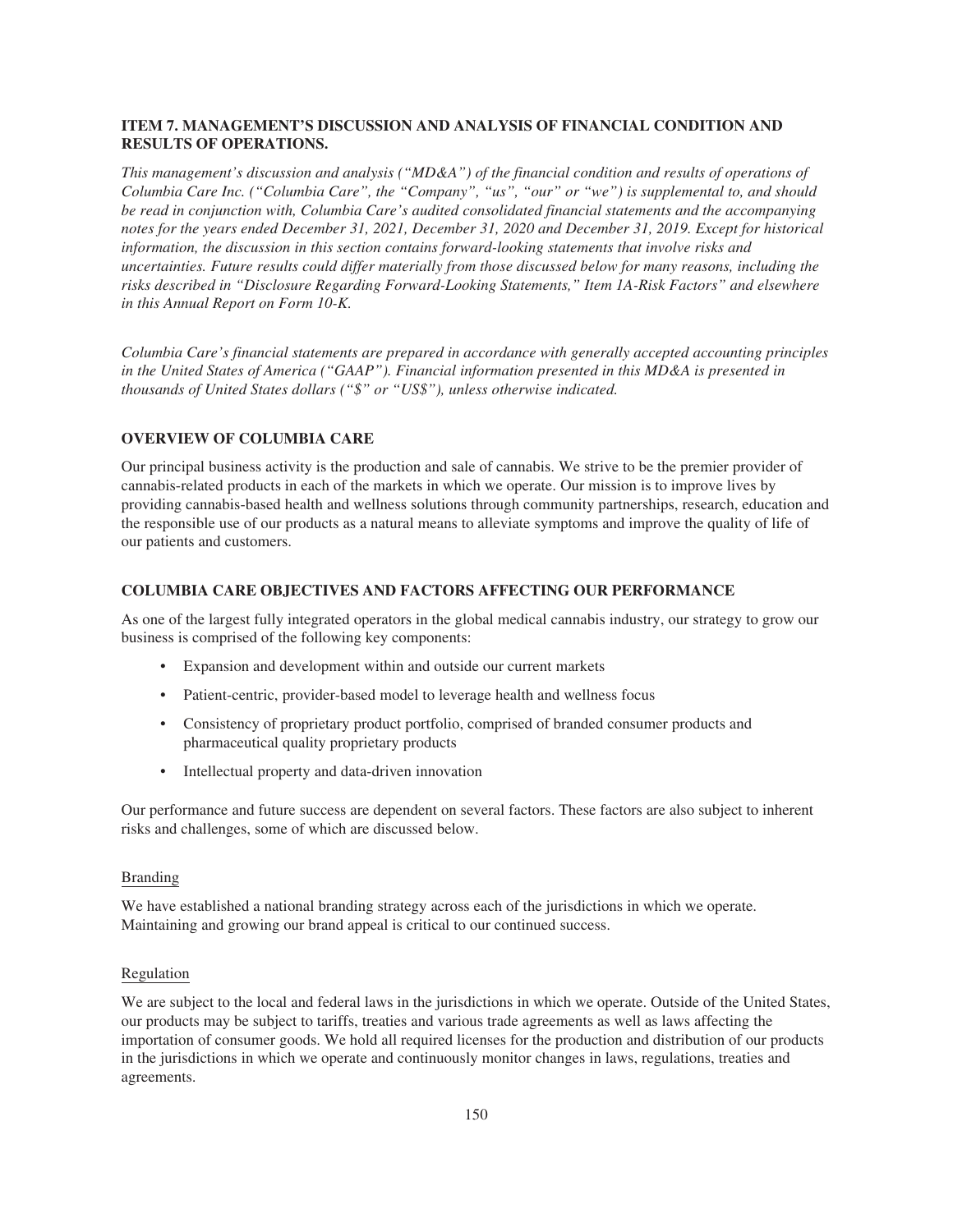# Product Innovation and Consumer Trends

Our business is subject to changing consumer trends and preferences, which is dependent, in part, on continued consumer interest in new products. The success of new product offerings, depends upon a number of factors, including our ability to (i) accurately anticipate customer needs; (ii) develop new products that meet these needs; (iii) successfully commercialize new products; (iv) price products competitively; (v) produce and deliver products in sufficient volumes and on a timely basis; and (vi) differentiate product offerings from those of competitors.

# Growth Strategies

We have a successful history of growing revenue and we believe we have a strong strategy aimed at continuing our history of expansion in both current and new markets. Our future depends, in part, on our ability to implement our growth strategy including (i) product innovations; (ii) penetration of new markets; (iii) growth of wholesale revenue through third party retailers and distributors; (iv) future development of e-commerce and home delivery distribution capabilities; and (v) expansion of our cultivation and manufacturing capacity. Our ability to implement this growth strategy depends, among other things, on our ability to develop new products that appeal to consumers, maintain and expand brand loyalty, maintain and improve product quality and brand recognition, maintain and improve competitive position in our current markets, and identify and successfully enter and market products in new geographic areas and segments.

# **SELECTED FINANCIAL INFORMATION**

The following tables set forth selected consolidated financial information derived from our audited consolidated financial statements, the consolidated financial statements, and the respective accompanying notes prepared in accordance with U.S. GAAP.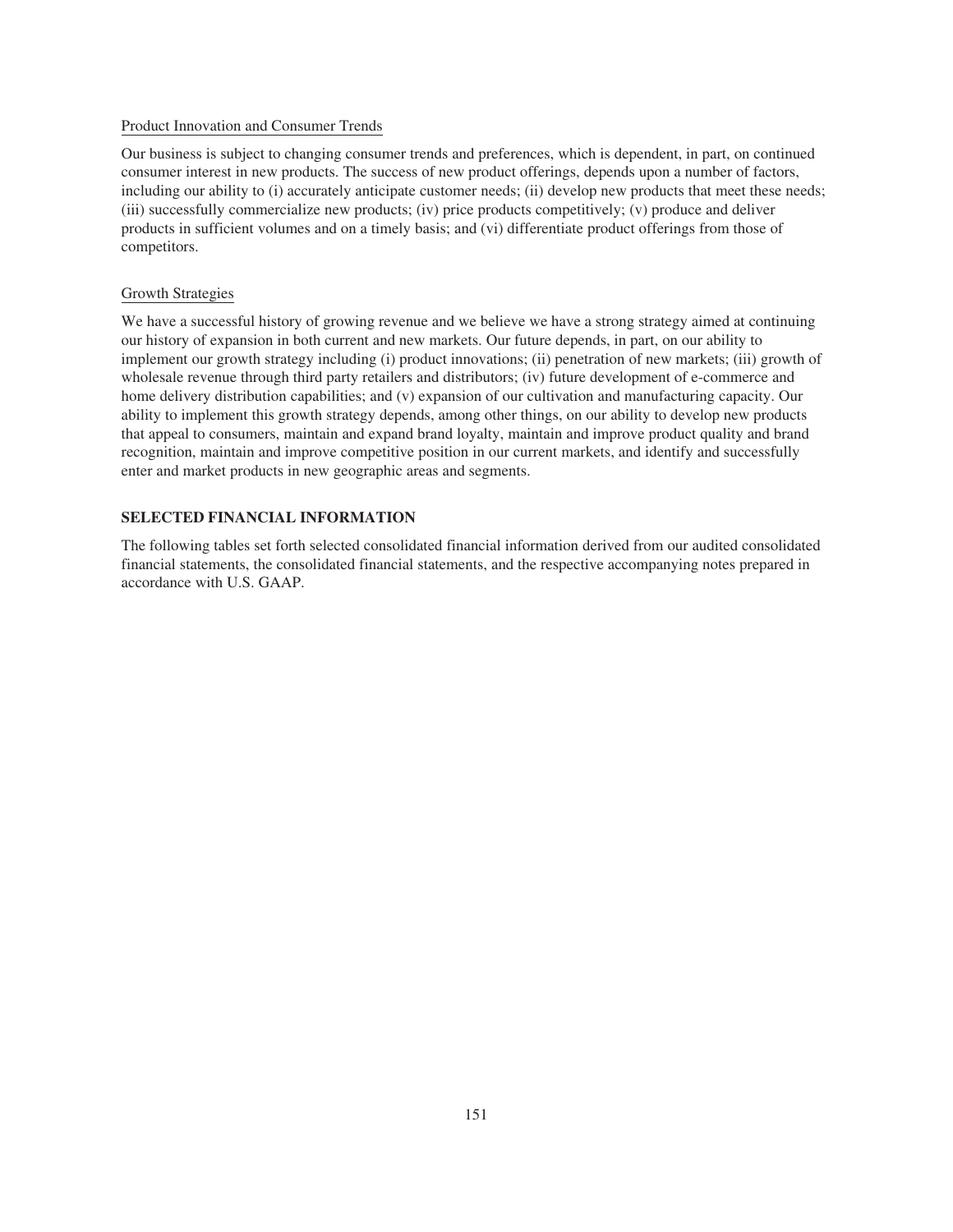During the periods discussed herein, our accounting policies have remained consistent. The selected and summarized consolidated financial information below may not be indicative of our future performance

Statement of operations:

|                                                                                                                                                      | <b>For the Year Ended</b> |                      |  | 2021 vs. 2020        |                      |                          | 2020 vs 2019                          |               |                     |                      |
|------------------------------------------------------------------------------------------------------------------------------------------------------|---------------------------|----------------------|--|----------------------|----------------------|--------------------------|---------------------------------------|---------------|---------------------|----------------------|
|                                                                                                                                                      |                           | December 31,<br>2021 |  | December 31,<br>2020 | December 31,<br>2019 |                          | \$ Change % Change \$ Change % Change |               |                     |                      |
| <b>Revenues</b>                                                                                                                                      | \$                        | 460,080 \$           |  | 179,503 \$           |                      | 77,459 \$280,577         |                                       |               | 156% \$102,044      | 132%                 |
| Cost of sales related to inventory<br>production $\ldots \ldots \ldots \ldots \ldots$<br>Cost of sales related to business<br>combination fair value |                           | (258, 402)           |  | (114,249)            | (57, 777)            | (144, 153)               | 126\%                                 |               | (56, 472)           | 98%                  |
| adjustments to inventories                                                                                                                           |                           | (7,663)              |  | (3,111)              |                      | (4,552)                  | 146%                                  |               | (3,111)             | 100%                 |
| Gross profit $\ldots \ldots \ldots \ldots \ldots$                                                                                                    |                           | 194,015              |  | 62,143               | 19,682               | 131,872                  | 212%                                  |               | 42,461              | 216%                 |
| Goodwill impairment<br>Selling, general and administrative                                                                                           |                           | (72, 328)            |  |                      |                      | (72, 328)                | 100%                                  |               |                     | $0\%$                |
|                                                                                                                                                      |                           | (232,052)            |  | (142, 355)           | (123, 586)           | (89,697)                 | 63%                                   |               | (18,769)            | 15%                  |
| Operating expenses                                                                                                                                   |                           | (304, 380)           |  | (142, 355)           | (123, 586)           | (162, 025)               | 114%                                  |               | (18,769)            | 15%                  |
| Other (expense) income, net $\dots$ .<br>Income tax (expense) benefit $\dots$                                                                        |                           | (36, 349)<br>(139)   |  | (55, 634)<br>16,197  | 4,233<br>(1,503)     | 19,285<br>(16,336)       | $-35%$<br>$-101%$                     |               | (59, 867)<br>17,700 | $-1414%$<br>$-1178%$ |
| Net loss<br>Net loss attributable to                                                                                                                 |                           | (146, 853)           |  | (119, 649)           | (101, 174)           | (27,204)                 | 23%                                   |               | (18, 475)           | 18%                  |
| non-controlling interest $\dots\dots$                                                                                                                |                           | (3,756)              |  | (23, 862)            | (4,909)              | 20,106                   | $-84%$                                |               | (18,953)            | 386%                 |
| Net loss attributable to Columbia<br>Care Inc. $\dots \dots \dots \dots \dots \dots$                                                                 |                           | $(143,097)$ \$       |  | $(95,787)$ \$        |                      | $(96,265)$ \$ $(47,310)$ | 49%                                   | <sup>\$</sup> | 478                 | $0\%$                |
| Loss per share attributable to<br>Columbia Care Inc.—based and                                                                                       |                           |                      |  |                      |                      |                          |                                       |               |                     |                      |
| diluted $\ldots \ldots \ldots \ldots \ldots \ldots$                                                                                                  |                           | $(0.42)$ \$          |  | $(0.41)$ \$          | $(0.46)$ \$          | (0.01)                   | $3\%$ \$                              |               | 0.05                | $-10\%$              |
| Weighted average number of shares<br>outstanding-basic and                                                                                           |                           |                      |  |                      | 209,992,187          |                          |                                       |               |                     |                      |

Summary of balance sheet items:

|                                                                | <b>December 31, 2021</b> | <b>December 31, 2020</b> |
|----------------------------------------------------------------|--------------------------|--------------------------|
| Total Assets $\dots \dots \dots \dots \dots \dots \dots \dots$ | \$1,376,512              | \$727,527                |
| Total Liabilities                                              | \$ 825,689               | \$440,578                |
| Total Long-Term Liabilities $\ldots \ldots \ldots$             | \$581,692                | \$291,697                |
|                                                                | \$ 550,823               | \$286,949                |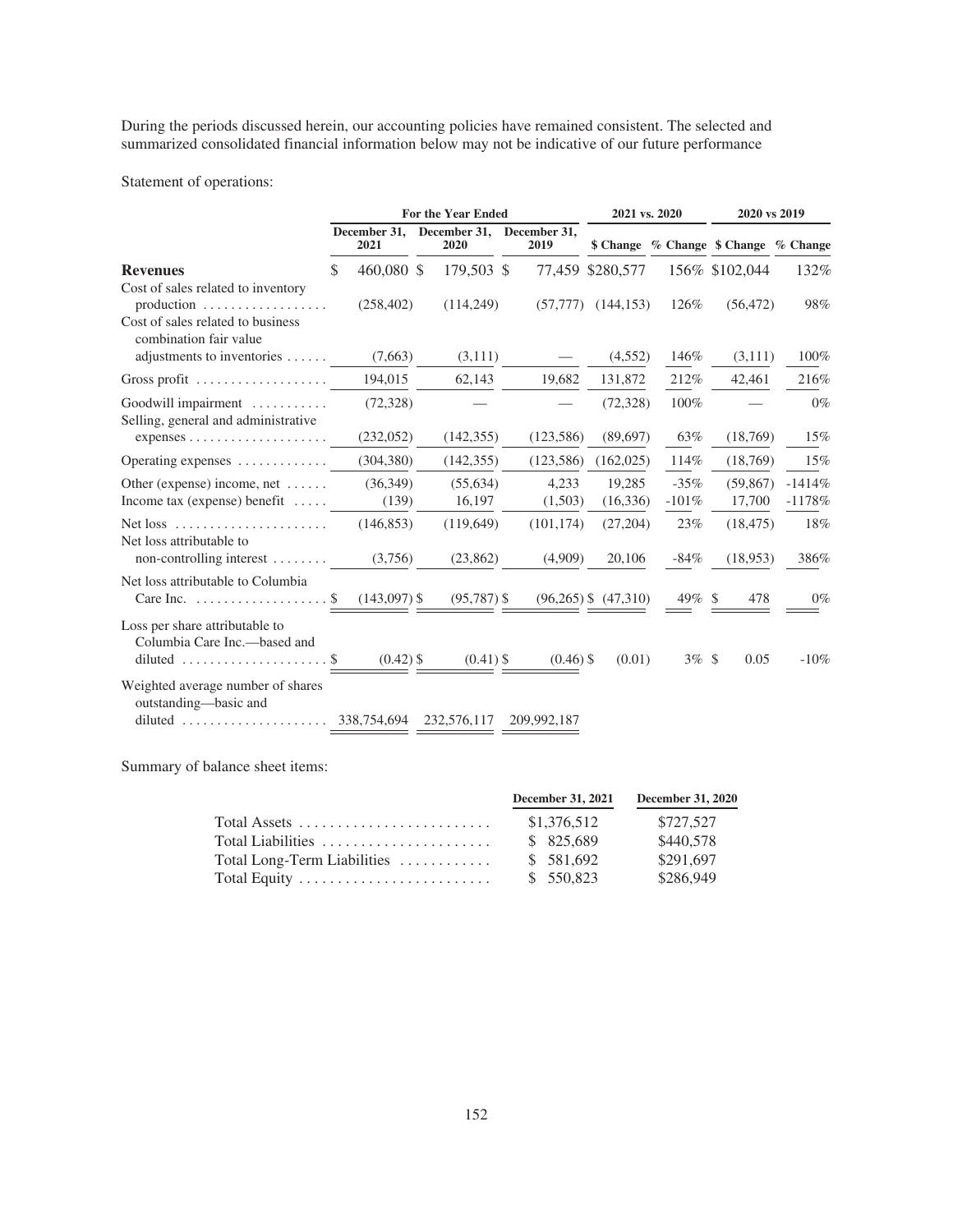### **RESULTS OF OPERATIONS**

### *Comparison of the Years Ended December 31, 2021, 2020 and 2019*

The following tables summarize our results of operations for the years ended December 31, 2021, 2020, and 2019:

|                                                                                      |                      | <b>For the Year Ended</b> |                        |                     | 2021 vs. 2020  | 2020 vs. 2019 |                           |
|--------------------------------------------------------------------------------------|----------------------|---------------------------|------------------------|---------------------|----------------|---------------|---------------------------|
|                                                                                      | December 31,<br>2021 | December 31,<br>2020      | December 31,<br>2019   | \$<br><b>Change</b> | $\%$<br>Change | \$<br>Change  | $\mathcal{O}_0$<br>Change |
| <b>Revenues</b>                                                                      | \$460,080            | \$179,503                 | $\mathbb{S}$<br>77,459 | \$280,577           | 156%           | \$102,044     | 132%                      |
| Cost of sales related to<br>inventory production $\dots$<br>Cost of sales related to | (258, 402)           | (114,249)                 | (57, 777)              | (144, 153)          | 126%           | (56, 472)     | 98%                       |
| business combination fair<br>value adjustments to                                    |                      |                           |                        |                     |                |               |                           |
| inventories                                                                          | (7,663)              | (3,111)                   |                        | (4,552)             |                | (3,111)       | $0\%$                     |
| Gross profit                                                                         | 194,015              | 62,143                    | 19,682                 | 131,872             | 212%           | 42,461        | 216%                      |
| Goodwill impairment<br>Selling, general and<br>administrative                        | (72, 328)            |                           |                        | (72, 328)           | 100%           |               | $0\%$                     |
| expenses                                                                             | (232,052)            | (142, 355)                | (123, 586)             | (89,697)            | 63%            | (18,769)      | 15%                       |
| Operating expenses                                                                   | (304, 380)           | (142, 355)                | (123, 586)             | (162, 025)          | 114%           | (18,769)      | 15%                       |
| Loss from operations $\dots$ .<br>Other (expense) income,                            | (110, 365)           | (80,212)                  | (103,904)              | (30, 153)           | 38%            | 23,692        | $-23%$                    |
| $net \dots \dots \dots \dots \dots \dots \dots$                                      | (36,349)             | (55, 634)                 | 4,233                  | 19,285              | $-35%$         | (59, 867)     | $-1414%$                  |
| Loss before provision for<br>income taxes $\dots\dots\dots$                          | (146,714)            | (135, 846)                | (99, 671)              | (10, 868)           | 8%             | (36, 175)     | 36%                       |
| Income tax (expense)<br>$benefit$                                                    | (139)                | 16,197                    | (1,503)                | (16, 336)           | $-101%$        | 17,700        | $-1178%$                  |
| Net loss<br>Net loss attributable to                                                 | (146, 853)           | (119, 649)                | (101, 174)             | (27,204)            | 23%            | (18, 475)     | 18%                       |
| non-controlling<br>$interest \ldots \ldots \ldots \ldots$                            | (3,756)              | (23, 862)                 | (4,909)                | 20,106              | $-84\%$        | (18,953)      | 386%                      |
| Net loss attributable to<br>Columbia Care Inc.                                       | \$(143,097)          | \$ (95,787)               | \$ (96,265)            | \$ (47,310)         | $49\%$ \$      | 478           | $0\%$                     |

### *Year Ended December 31, 2021 Compared with Year Ended December 31, 2020*

#### *Revenue*

The increase in revenue of \$280,577 for the year ended December 31, 2021, as compared to the prior year period was primarily driven by the expansion of our existing wholesale and retail network and our recent acquisitions. Our revenue is predominantly generated by retail sales, which increased \$209,877 during the year ended December 31, 2021, as compared to the prior year.

During the year ended December 31, 2021, we experienced a revenue increase of \$188,998 due to organic growth which includes our 2020 acquisitions of TGS and Project Cannabis. Our existing wholesale and retail network contributed to revenue growth of \$184,637 and the expansion of new wholesale and retail facilities contributed to revenue growth of \$4,361 as compared to the prior period. Our acquisitions of The Healing Center, Cannascend, Corsa Verde, Green Leaf Medical and Medicine Man contributed to an additional \$91,578 of revenue during the year ended December 31, 2021, as compared to the prior year. Revenue increased by \$60,625 related to our acquired retail facilities and \$30,953 related to our acquired wholesale facilities.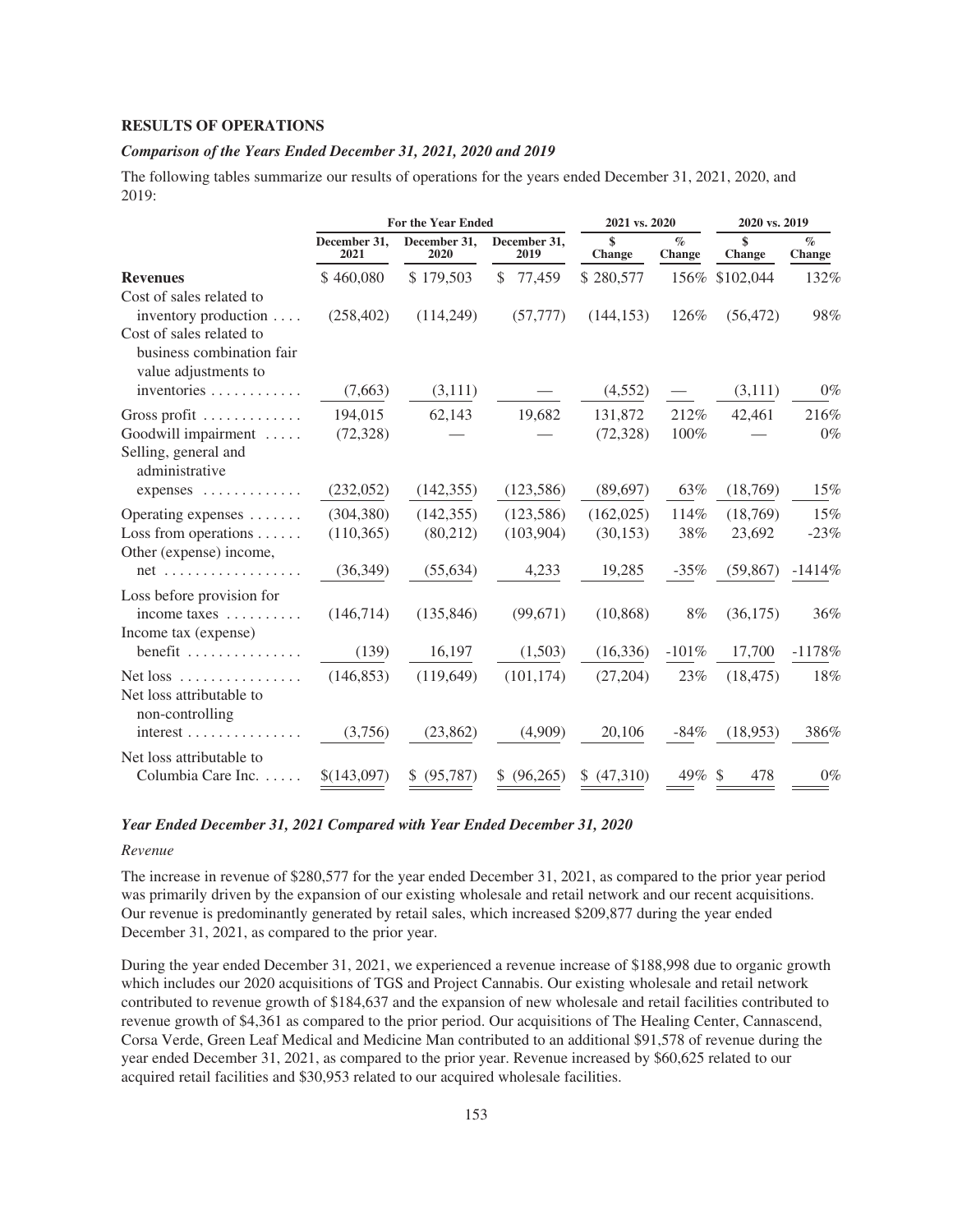### *Cost of sales*

The increase in cost of sales of \$148,705 for the year ended December 31, 2021, as compared to the prior year period was primarily driven by the expansion of our existing wholesale and retail network and our recent acquisitions.

During the year ended December 31, 2021, we experienced a cost of sales increase of \$99,403 due to organic growth which includes our 2020 acquisitions of TGS and Project Cannabis. Our existing wholesale and retail network contributed to a cost of sales growth of \$94,524 and the expansion of new wholesale and retail facilities contributed to a cost of sales growth of \$4,878 as compared to the prior period. Our acquisitions of The Healing Center, Cannascend, Corsa Verde, Green Leaf Medical and Medicine Man contributed to an additional \$49,301 of cost of sales during the year ended December 31, 2021, as compared to the prior year. Cost of sales increased by \$27,409 related to our acquired retail facilities and \$21,892 related to our acquired wholesale facilities.

### *Gross Margin*

The increase in gross margin of \$131,872 for the year ended December 31, 2021, as compared to the prior year period was primarily driven by the expansion of our existing wholesale and retail network and our recent acquisitions.

During the year ended December 31, 2021, we experienced a gross margin increase of \$89,595 due to organic growth which includes our 2020 acquisitions of TGS and Project Cannabis. Our existing wholesale and retail network contributed to a gross margin growth of \$90,113 coupled with a gross margin loss of \$517 as compared to the prior period. Our acquisitions of The Healing Center, Cannascend, Corsa Verde, Green Leaf Medical and Medicine Man contributed to an additional \$42,277 of gross margin during the year ended December 31, 2021, as compared to the prior year. Gross margin increased by \$33,216 related to our acquired retail facilities and \$9,061 related to our acquired wholesale facilities.

# *Operating Expenses*

The increase of \$162,025 in operating expenses was primarily attributable to impairment charges of \$72,328 during the year ended December 31, 2021*,* and an increase of \$89,697 in selling, general and operating expenses, as compared to the prior year period. The increase in selling, general and operating expenses was primarily attributable to an increase in salary and benefits of \$38,106, depreciation and amortization of \$30,268, operating facility costs of \$12,230 and advertising and promotion expenses of \$10,172, as we expanded our operations and increased the size and scope of our administrative functions.

### *Other Expense (Income), Net*

The decrease in other expense (income), net for the year ended December 31, 2021, as compared to the prior year, was primarily due to a remeasurement of contingent consideration of \$81,119 as discussed in footnote 6 of our audited consolidated financial statements for the year ended December 31, 2021 and a favorable change in fair value of derivative liability of \$25,031 as a result of conversion of Convertible debt during the year, which was partially offset by increase in the acquisition and settlement of pre-existing relationships of \$61,460.

#### *Income Tax Benefit and Provisions*

The Company recorded income tax expense of \$139 for the year ended December 31, 2021 as compared to income tax benefit of \$16,197 for the year ended December 31, 2020.

The net tax expense of \$139 for the year ended December 31, 2021 includes current tax expense of \$26,251, deferred tax benefit of \$27,942 and change in valuation allowances of \$1,830.

The increase in current tax expense is a direct result of the Company's increasing gross margin. The Company is subject to Section 280E of the Internal Revenue Code and is forced to disallow costs not attributable to cost of goods sold in its cannabis businesses. Current tax expense is largely offset by the significant deferred tax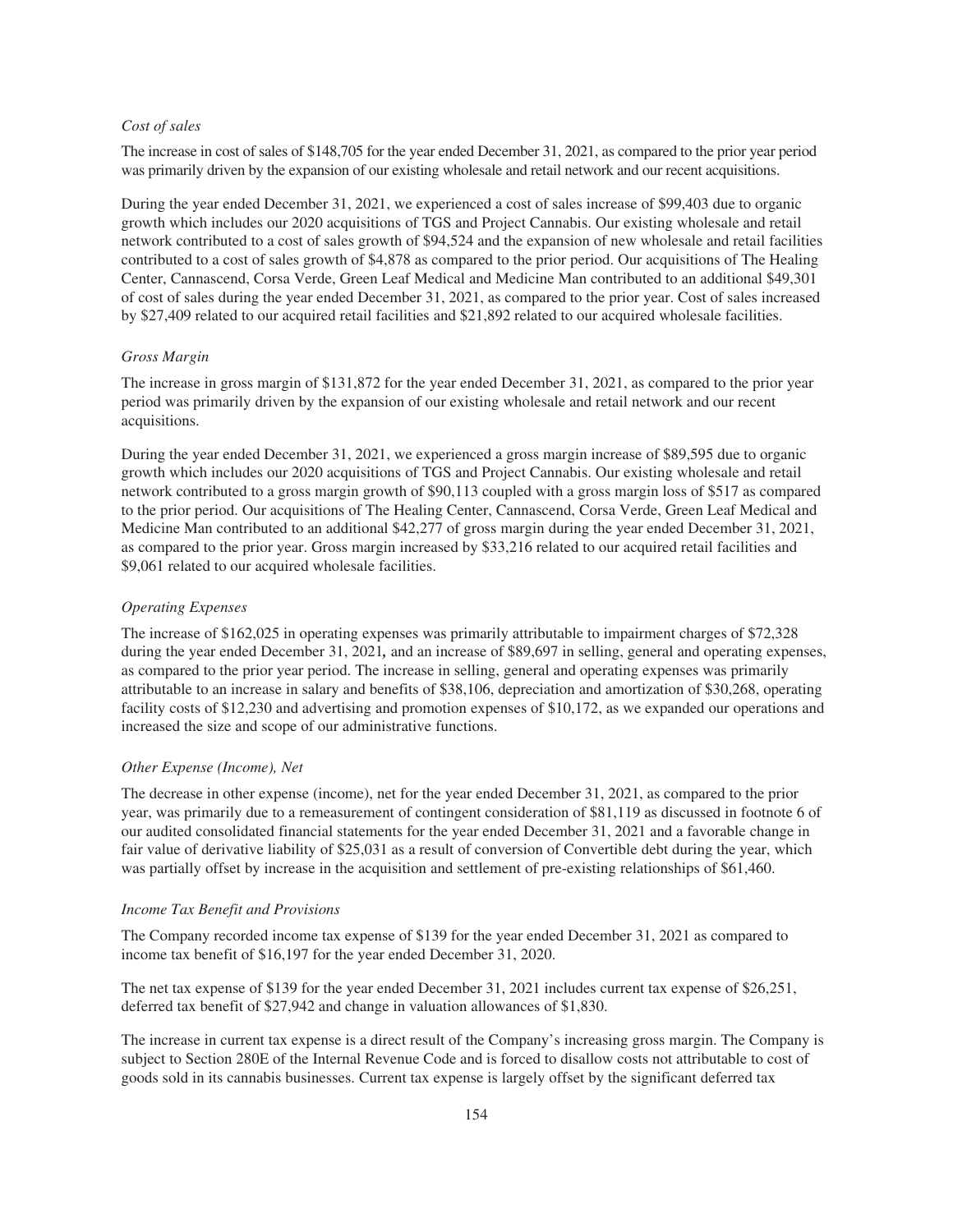liabilities recorded as part of the company's acquisition activity. These deferred tax liabilities are exhausted over time with current year activity resulting in deferred tax benefit which reduces overall tax expense

Our future financial results are subject to significant potential fluctuations caused by, among other things, growth of sales volume in new and existing markets and our ability to control operating expenses. In addition, our financial results may be impacted significantly by changes to the regulatory environment in which we operate, both on a local, state and federal level.

### *Year Ended December 31, 2020 Compared with Year Ended December 31, 2019*

# *Revenue*

The increase in revenue of \$102,044 for the year ended December 31, 2020 , as compared to the prior year period was primarily driven by expansion of our dispensary network, additional sales through our existing dispensaries and our recent acquisitions. Our revenue is predominantly generated by retail sales, which increased \$93,431 during the year ended December 31, 2020 as compared to the prior year.

During the year ended December 31, 2020, we experienced \$54,385 of organic growth as a result of increase in same store sales year over year. Same store sales are calculated based upon our stores that have been open for at least 12 full fiscal months. During the year ended December 31, 2020, we operated 22 additional dispensaries (on a weighted average basis) as compared to the prior year. These additional dispensaries contributed to a revenue growth of \$7,008 as compared to the prior year. Our acquisitions contributed an additional \$40,652 of revenue during the year ended December 31, 2020 as compared to the prior year.

### *Cost of sales*

The increase in cost of sales for the year ended December 31, 2020, as compared to the prior year was primarily driven by our recent acquisitions and additional sales through our existing dispensaries. During the year ended December 31, 2020, we experienced an increase in cost of sales of \$30,023 related to an increase in same store sales year over year. Same store sales are calculated based upon our stores that have been open for at least 12 full fiscal months. During the year ended December 31, 2020, we operated 8 additional Cultivation, Manufacturing and/or Retail markets as compared to the prior year. These additional dispensaries contributed increased cost of sales of \$4,917 as compared to the prior year period. Our acquisitions contributed to an increase in cost of sales of \$24,644 during the year ended December 31, 2020 as compared to the prior year.

#### *Gross Margin*

Gross profit for the year ended December 31, 2020 increased to 34.6% from 25.4% as compared to the prior year, an increase of 9.21%. Gross profit increased 5.7% related to organic growth. In addition, gross profit increased by 3.52% due to our recent acquisitions.

## *Operating Expenses*

The increase of \$18,769 in operating expenses for the year ended December 31, 2020, as compared to the prior year period, was primarily attributable to an increase in salary and benefits of \$7,587, operating facility costs of \$6,321, depreciation and amortization of \$6,101, operating office and general expenses of \$2,449, loss on disposal group of \$1,969 and other fees and expenses of \$2,304 as we expanded our operations and increased the size and scope of our administrative functions. These higher expenses were partially offset by \$6,284 of lower professional fees in the current year.

#### *Other Expense (Income), Net*

The increase in other expense (income), net for the year ended December 31, 2020, as compared to the prior year, was primarily due to an increase in the earnout liability for TGS of \$21,757, an indemnification expense of \$14,195, an increase in interest expense of \$7,577 and an increase in the fair value of a derivative liability of \$11,745.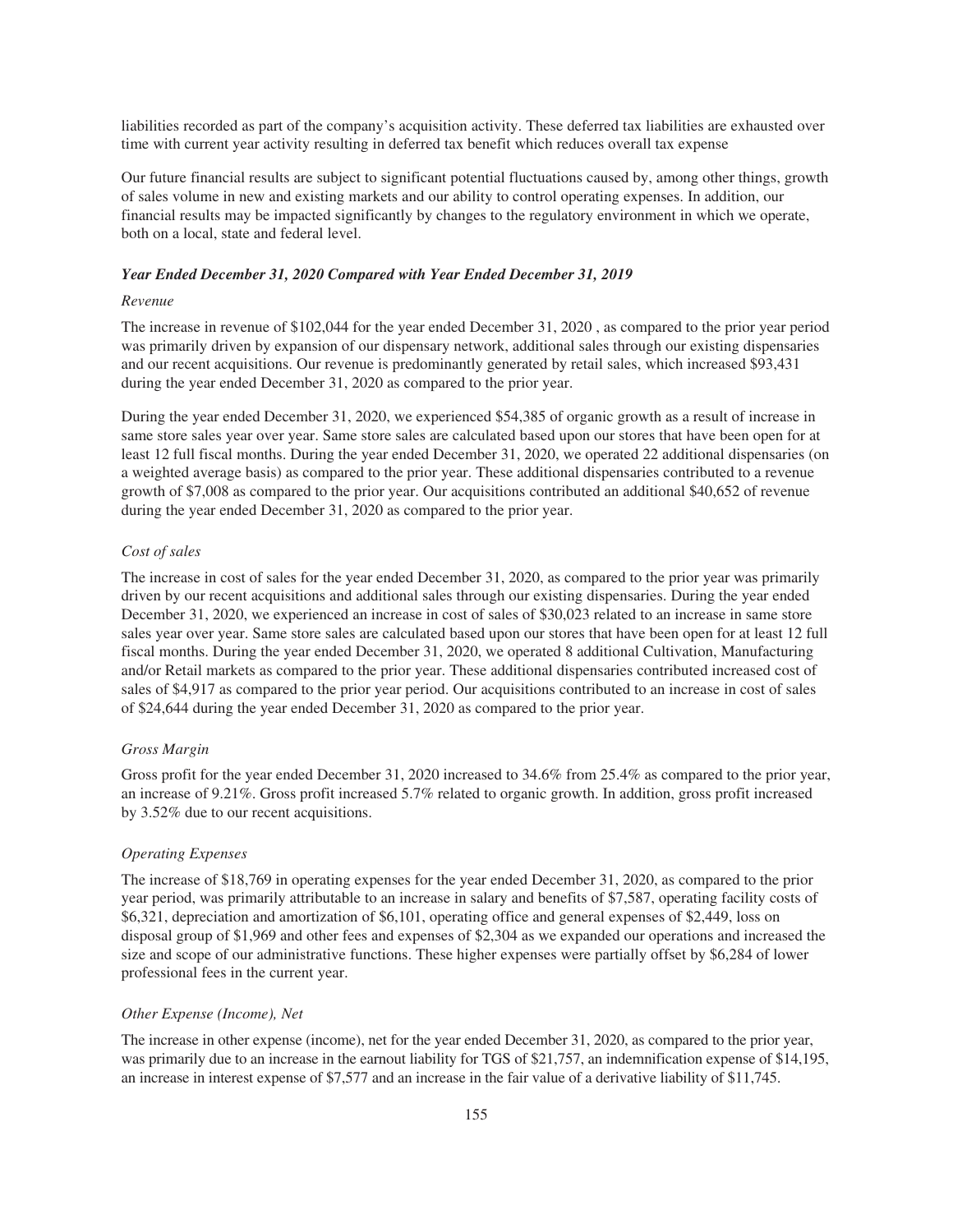### *Income Tax Benefit and Provisions*

The benefit for income taxes for the year ended December 31, 2020 was \$16,197 compared to a provision for income taxes of \$1,503 for the year ended December 31, 2019.

#### **Non-GAAP Measures**

We use certain non-GAAP measures, referenced in this MD&A. These measures are not recognized measures under GAAP and do not have a standardized meaning prescribed by GAAP and therefore may not be comparable to similar measures presented by other companies. Accordingly, these measures should not be considered in isolation from nor as a substitute for our financial information reported under GAAP. We use non-GAAP measures including EBITDA, Adjusted EBITDA and Adjusted EBITDA margin which may be calculated differently by other companies. These non-GAAP measures and metrics are used to provide investors with supplemental measures of our operating performance and liquidity and thus highlight trends in our business that may not otherwise be apparent when relying solely on GAAP measures. These supplemental non-GAAP financial measures should not be considered superior to, as a substitute for, or as an alternative to, and should be considered in conjunction with, the GAAP financial measures presented. We also recognize that securities analysts, investors and other interested parties frequently use non-GAAP measures in the evaluation of companies within our industry. Finally, we use non-GAAP measures and metrics in order to facilitate evaluation of operating performance comparisons from period to period, to prepare annual operating budgets and forecasts and to determine components of executive compensation.

The following table provides a reconciliation of net loss for the period to EBITDA and Adjusted EBITDA for the years ended December 31, 2021, 2020, and 2019:

**Year Ended**

|                                                                                   |                      | 1 сат еписи          |                      |
|-----------------------------------------------------------------------------------|----------------------|----------------------|----------------------|
|                                                                                   | December 31,<br>2021 | December 31,<br>2020 | December 31,<br>2019 |
|                                                                                   | \$(146,853)          | \$(119,649)          | \$(101, 174)         |
| Income tax $\ldots \ldots \ldots \ldots \ldots \ldots \ldots$                     | 139                  | (16, 197)            | 1,503                |
| Depreciation and amortization $\dots\dots\dots$<br>Interest expense, net and debt | 53,002               | 19,651               | 8,690                |
|                                                                                   | 30,014               | 6,336                | (1,241)              |
| EBITDA (Non-GAAP measure)                                                         | (63, 698)<br>\$      | \$(109, 859)         | \$.<br>(92, 222)     |
| Adjustments:                                                                      |                      |                      |                      |
| Share-based compensation                                                          | 25,018               | 29,805               | 38,405               |
| Goodwill impairment<br>Fair-value mark-up for acquired                            | 72,328               |                      |                      |
| inventory<br>Adjustments for acquisition and other                                | 7,663                | 3,111                |                      |
| non-core costs*<br>Fair-value changes on derivative                               | 9,954                | 7,477                | 839                  |
| liabilities<br>Loss on conversion of Convertible                                  | (13,286)             | 11,745               |                      |
| notes $\ldots \ldots \ldots \ldots \ldots \ldots \ldots \ldots$                   | 1,580                |                      |                      |
| Impairment on disposal group                                                      | 2,000                | 1.969                |                      |
| Acquisition and settlement of pre-existing                                        | 75,655               | 14.195               |                      |
| relationships<br>Earnout liability accrual                                        | (59, 362)            | 21,757               |                      |
|                                                                                   |                      |                      |                      |
| Adjusted EBITDA (Non-GAAP measure)                                                | 57,852<br>\$.        | \$(19,800)           | \$ (52,978)          |
|                                                                                   | \$460,080            | \$179,503            | \$<br>77,459         |
| Adjusted EBITDA (Non-GAAP measure)                                                | 57,852               | (19,800)             | (52, 978)            |
| Adjusted EBITDA margin (Non-GAAP                                                  |                      |                      |                      |
|                                                                                   | 12.6%                | $-11.0\%$            | $-68.4%$             |
|                                                                                   | \$460,080            | \$179,503            | 77,459<br>\$.        |
| Gross profit $\ldots \ldots \ldots \ldots \ldots \ldots \ldots \ldots \ldots$     | 194,015              | 62,143               | 19,682               |
|                                                                                   | 42.2%                | 34.6%                | 25.4%                |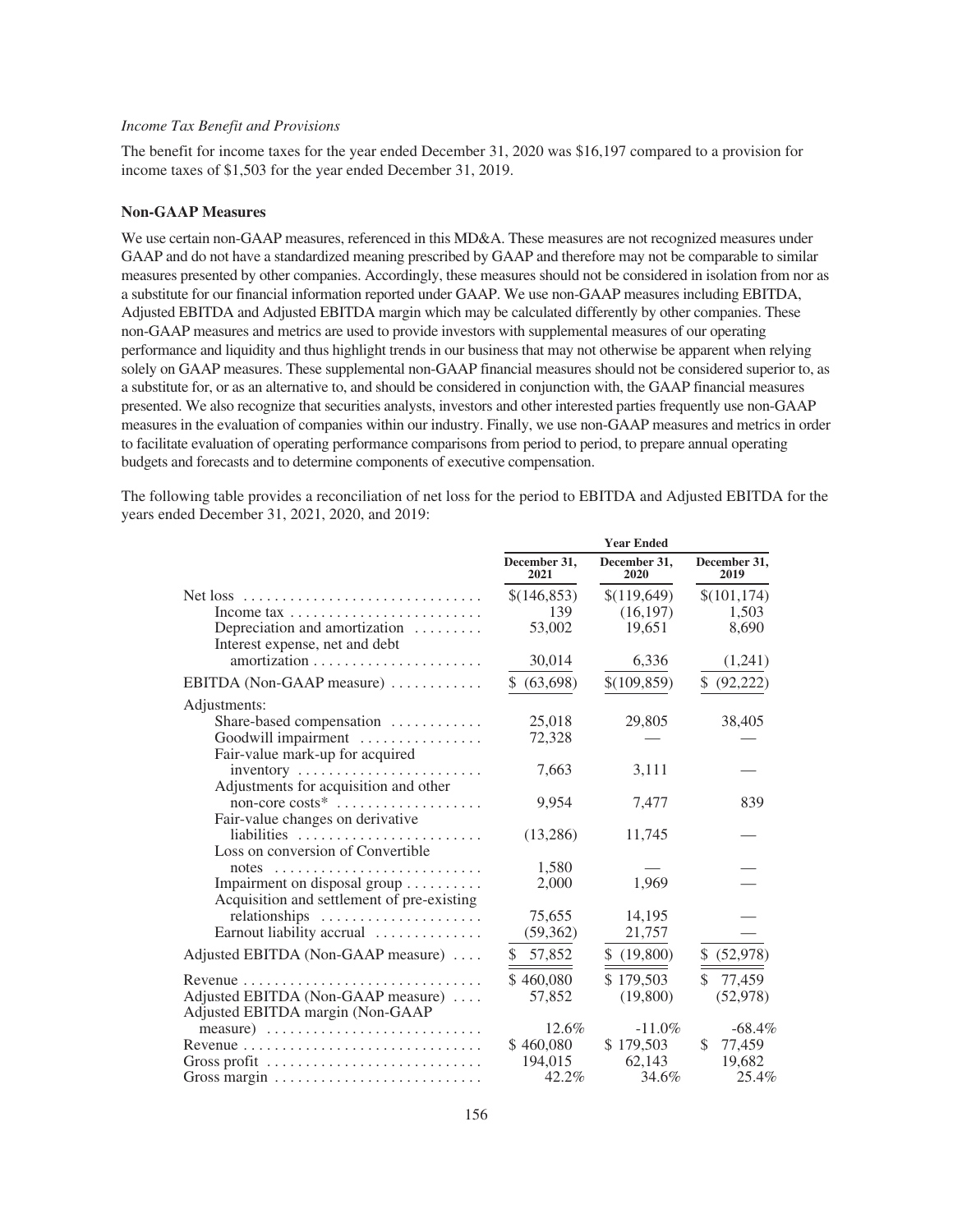\* Acquisition and other non-core costs include costs associated with acquisitions, litigation expenses and COVID-19 expenses.

# **Adjusted EBITDA**

The increase in Adjusted EBITDA for the year ended December 31, 2021, as compared to the prior year period, was primarily driven by improved gross margins offset by increases in facility costs, salary and benefits costs.

The increase in Adjusted EBITDA for the year ended December 31, 2020, as compared to the prior year period, was primarily driven by improved gross margins offset by increases in facility costs, salary and benefits costs.

Our future financial results are subject to significant potential fluctuations caused by, among other things, growth of sales volume in new and existing markets and our ability to control operating expenses. In addition, our financial results may be impacted significantly by changes to the regulatory environment in which we operate, both on a local, state and federal level.

### **Liquidity and Capital Resources**

Our primary need for liquidity is to fund working capital requirements of our business, capital expenditures and for general corporate purposes. Historically, we have relied on external financing as our primary source of liquidity. Our ability to fund our operations and to make capital expenditures depends on our ability to successfully secure financing through issuance of debt or equity, as well as our ability to improve our future operating performance and cash flows, which are subject to prevailing economic conditions and financial, business and other factors, some of which are beyond our control.

We are currently meeting our obligations as they become due and are earning revenues from our operations. However, we have sustained losses since inception, we may require additional capital in the future. We estimate that based on our current business operations and working capital, we will continue to meet our obligations as they become due in the short term. As we continue to seek growth through expansion or acquisition, our cash flows requirements and obligations could materially change. As of December 31, 2021, we did not have any significant external capital requirements.

#### *Recent Financing Transactions*

### *February 2022 Private Placement*

On February 3, 2022, we closed the private placement of \$185,000 aggregate principal amount of the 2026 Notes. The 2026 Notes are senior secured obligations of the Company and were issued at 100.0% of face value. In connection with the offering of the 2026 Notes, the Company received binding commitments to exchange approximately \$31,750 of the Company's May 2020 Private Placement Notes, pursuant to private agreements in accordance with the trust indenture, for an equivalent amount of 2026 Notes plus accrued but unpaid interest and any negotiated premium thereon. As a result of the note exchanges, the Company received aggregate gross proceeds of \$153,250 in cash pursuant to the offering of the 2026 Notes.

#### *Mortgage*

In December 2021, we entered into a term loan and security agreement with a bank. The agreement provides for \$20,000 mortgage on real property and carries interest at a rate per annum equal to Wall Street prime rate plus 2.25%. The debt is repayable in 59 monthly installments, of \$138 each and a final balloon payment due on January 1, 2027, which is currently estimated at \$16,998. In connection with this mortgage, we incurred financing costs of \$655.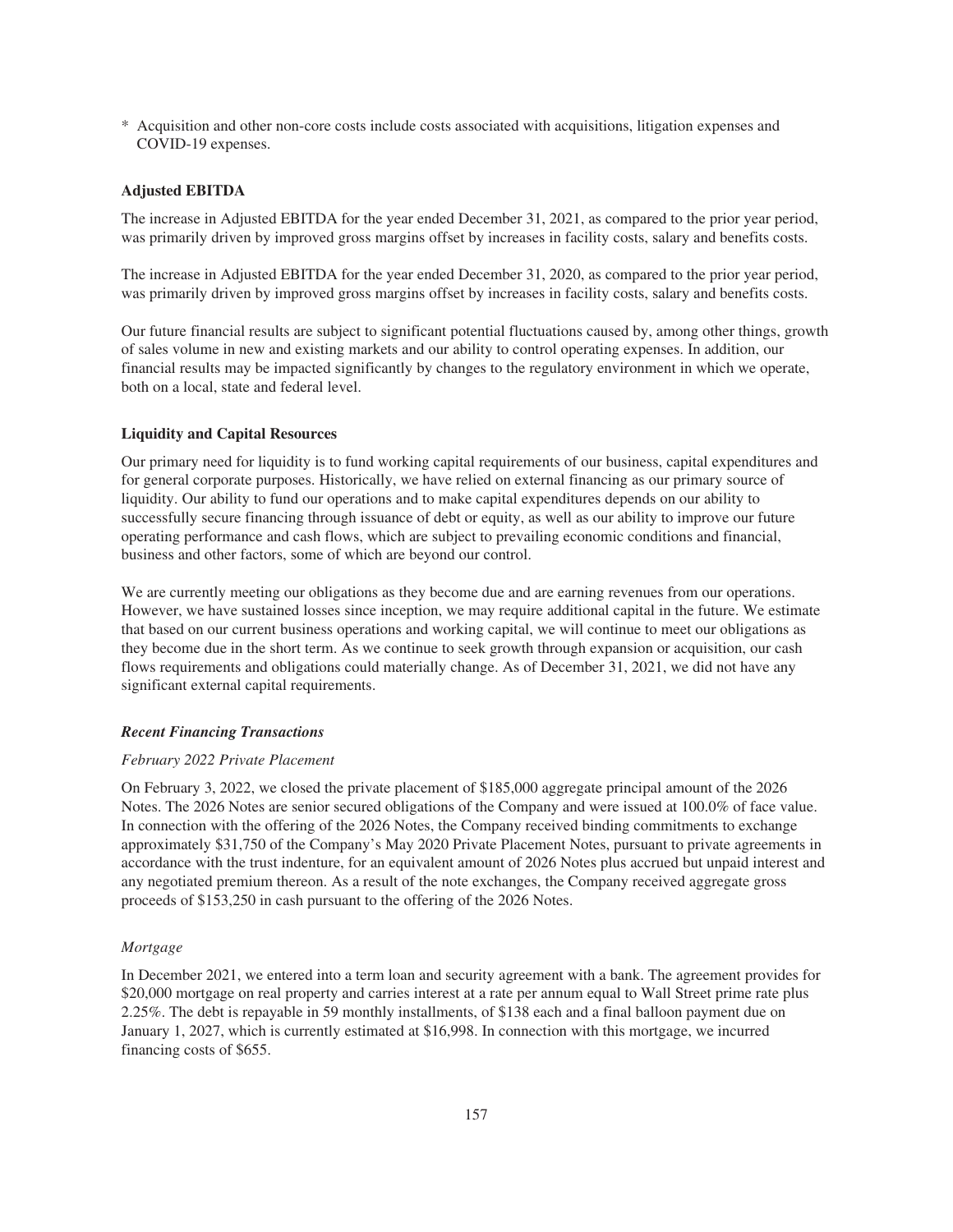# *Cash Flows*

Net cash provided in operating, investing and financing activities for the years ended December 31, 2021, 2020, and 2019, were as follows:

|                                                       | <b>Year Ended</b>    |                             |                      |  |
|-------------------------------------------------------|----------------------|-----------------------------|----------------------|--|
|                                                       | December 31,<br>2021 | December 31,<br><b>2020</b> | December 31,<br>2019 |  |
| Net cash used in operating activities $\ldots \ldots$ | (523)                | \$(49,650)                  | \$(67,047)           |  |
| Net cash used in investing activities $\dots \dots$   | (191,350)            | (27, 322)                   | (90, 134)            |  |
| Net cash provided by financing activities $\dots$ .   | 202,437              | 89,994                      | 158,861              |  |
| Net increase in cash and cash equivalents $\dots$ .   | 10,564               | \$13,022                    | 1,680                |  |

# *Operating Activities*

During the year ended December 31, 2021, operating activities used \$523 of cash, primarily resulting from net loss of \$146,853, gain on remeasurement of contingent consideration of \$59,362, change in derivative liability of \$13,286, and decrease in deferred taxes of \$26,112, partially offset by goodwill impairment charge of \$72,328, depreciation and amortization of \$53,002, equity-based compensation expense of \$25,018, debt amortization expense of \$6,068 and impairment on disposal group of \$2,000 and net changes in operating assets and liabilities of \$81,424.

During the year ended December 31, 2020, operating activities used \$49,650 of cash, primarily resulting from net loss of \$119,649, partially offset by equity-based compensation expense of \$29,805, depreciation and amortization of \$19,651, debt amortization expense of \$2,189 and impairment on disposal group of \$1,969.

During the year ended December 31, 2019, operating activities used \$67,047 of cash, primarily resulting from net loss of \$101,174 and net cash used in changes in operating assets and liabilities of \$12,100, partially offset by equity-based compensation expense of \$32,896, depreciation and amortization of \$8,690 and deferred compensation expense of \$5,509. Cash used due to changes in operating assets and liabilities was primarily due to increase in inventory of \$12,667.

# *Investing Activities*

During the year ended December 31, 2021, investing activities used \$191,350 of cash, consisting of cash paid for acquisitions of \$50,762, purchases of property and equipment of \$117,506, cash paid for other assets of \$15,792, and cash paid for deposits of \$7,019.

During the year ended December 31, 2020, investing activities used \$27,322 of cash, consisting of purchases of property and equipment of \$42,885 and cash paid for deposits of \$5,688, partially offset by cash received from sale leasebacks of \$11,927, acquisitions of \$3,821 and deposits of \$6,676.

During the year ended December 31, 2019, investing activities used \$90,134 of cash, consisting of purchases of property and equipment of \$77,445, the issuance of a note receivables of \$17,420, cash for loans under the CannAscend and Corsa Verde agreements of \$11,511 and cash paid for deposits of \$6,623, partially offset by cash received from sale leasebacks of \$19,614 and deposits of \$3,697.

### *Financing Activities*

During the year ended December 31, 2021, financing activities provided \$202,437 of cash, consisting of \$133,195 and \$90,655 in net proceeds received from issuance of Common shares and Debt, respectively, partially offset by debt repayment of \$9,950 and lease liability payments of \$9,664.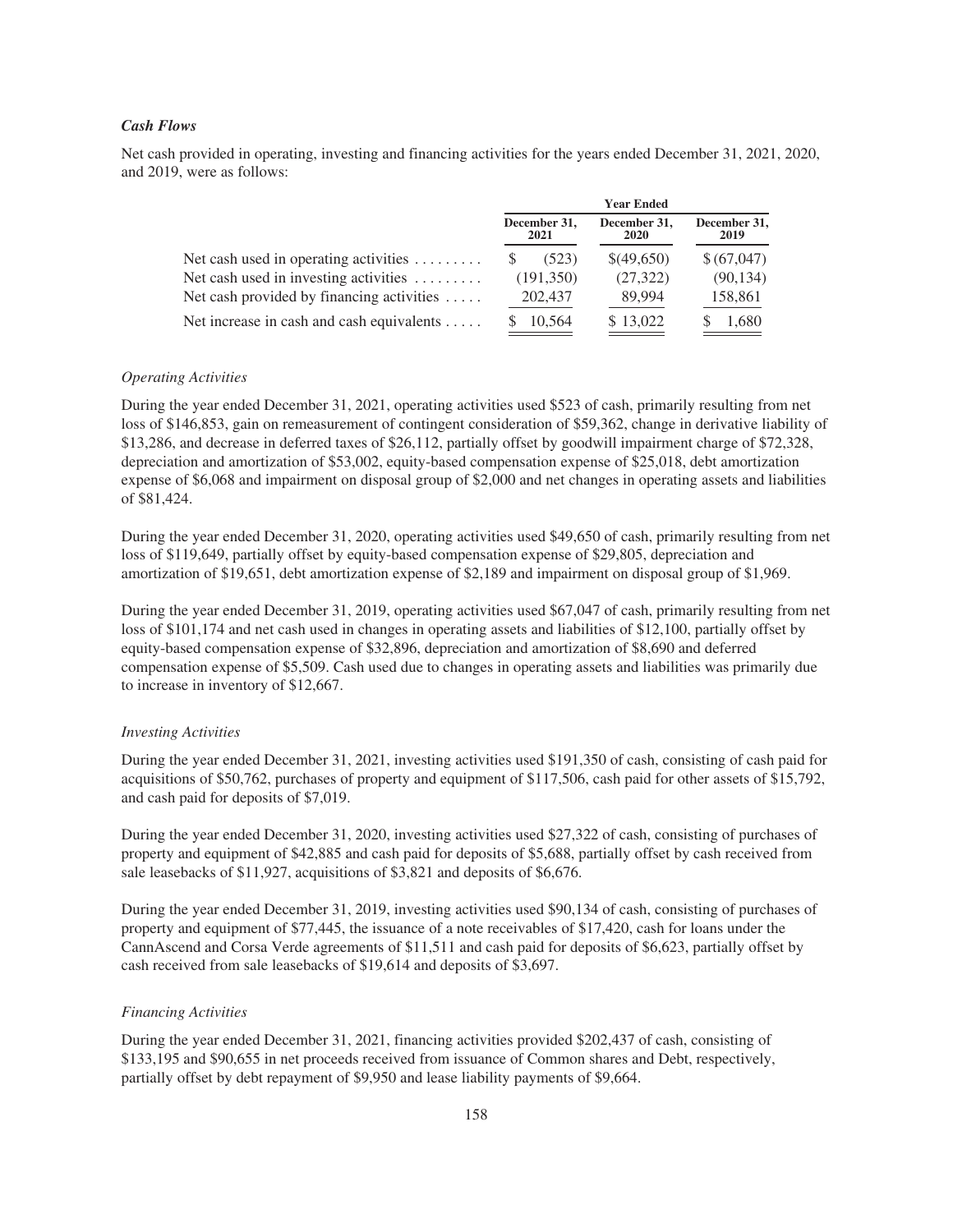During the year ended December 31, 2020, financing activities provided \$89,994 of cash, consisting of \$89,379 in gross proceeds received from issuance of debt as reduced by issuance costs of \$3,548 and the sale of membership interest of a subsidiary of \$5,509, partially offset by lease liability payments of \$734.

During the year ended December 31, 2019, financing activities provided \$158,861 of cash, consisting of \$157,359 in proceeds received from the issuance of equity and proceeds from sale leasebacks of \$5,709, repurchases of common shares of \$2,414 and debt repayment of \$1,795.

#### **Contractual Obligations and Commitments**

The following table summarizes contractual obligations as of December 31, 2021 and the effects that such obligations are expected to have on our liquidity and cash flows in future periods:

|                                                | <b>Payments Due by Period</b> |           |          |          |           |          |                         |
|------------------------------------------------|-------------------------------|-----------|----------|----------|-----------|----------|-------------------------|
|                                                | <b>Total</b>                  | Year 1    | Year 2   | Year 3   | Year 4    | Year 5   | Year 6<br>and<br>beyond |
| Lease commitments $\dots\dots\dots$            | \$443,954                     | \$ 34,119 | \$32,876 | \$31,888 | \$27,888  | \$25,644 | \$291,539               |
| Sale-Leaseback commitments                     | 229,447                       | 9,461     | 9,766    | 10,082   | 10,407    | 10,743   | 178,988                 |
| Term debt (principal) $\dots \dots$            | 69,965                        | 31,750    | 38,215   |          |           |          |                         |
| Acquisition related term debt                  | 3,314                         | 100       | 105      | 109      | 113       | 118      | 2,769                   |
| Interest on term debt                          | 8,754                         | 5,443     | 1,951    | 122      | 118       | 113      | 1,007                   |
| Convertible debt (principal)                   | 80,100                        |           | 5,600    |          | 74,500    |          |                         |
| Interest on convertible debt                   | 16,151                        | 4,750     | 4,740    | 4,470    | 2,191     |          |                         |
| Mortgage notes (principal and                  |                               |           |          |          |           |          |                         |
| $interest) \ldots \ldots \ldots \ldots \ldots$ | 25,172                        | 1,573     | 1,612    | 1,662    | 1,661     | 1,666    | 16,998                  |
| Closing promissory note                        |                               |           |          |          |           |          |                         |
| (principal and interest) $\dots$               | 5,557                         | 1,845     | 1,725    | 1,605    | 382       |          |                         |
| Project Cannabis real estate notes             |                               |           |          |          |           |          |                         |
| (principal and interest) $\dots$               | 8,110                         | 540       | 2,420    | 5,150    |           |          |                         |
| Sun bulb indemnification $\dots\dots$          | 11,425                        | 11,425    |          |          |           |          |                         |
| <b>Total contractual</b>                       |                               |           |          |          |           |          |                         |
| obligations                                    | \$901,949                     | \$101,006 | \$99,010 | \$55,088 | \$117,260 | \$38,284 | \$491,301               |

The above table excludes purchase orders for inventory in the normal course of business.

### **Off-Balance Sheet Arrangements**

As of the date of this filing, we do not have any off-balance-sheet arrangements that have, or are reasonably likely to have, a current or future effect on the results of our operations or financial condition, including, and without limitation, such considerations as liquidity and capital resources.

#### **Changes In or Adoption of Accounting Practices**

The following U.S. GAAP standards have been recently issued by the Financial Accounting Standards Board.

In January 2020, the FASB issued ASU No. 2020-01, Investments—Equity Securities (Topic 321), Investments—Equity Method and Joint Ventures (Topic 323), and Derivatives and Hedging (Topic 815)— Clarifying the Interactions between Topic 321, Topic 323, and Topic 815. The update among other things clarifies that a company should consider observable transactions that require a company to either apply or discontinue the equity method of accounting under Topic 323, Investments—Equity Method and Joint Ventures, for the purposes of applying the measurement alternative in accordance with Topic 321 immediately before applying or upon discontinuing the equity method. The update is effective for fiscal years beginning after December 15, 2021. We are evaluating the impact of this update on its consolidated financial statements.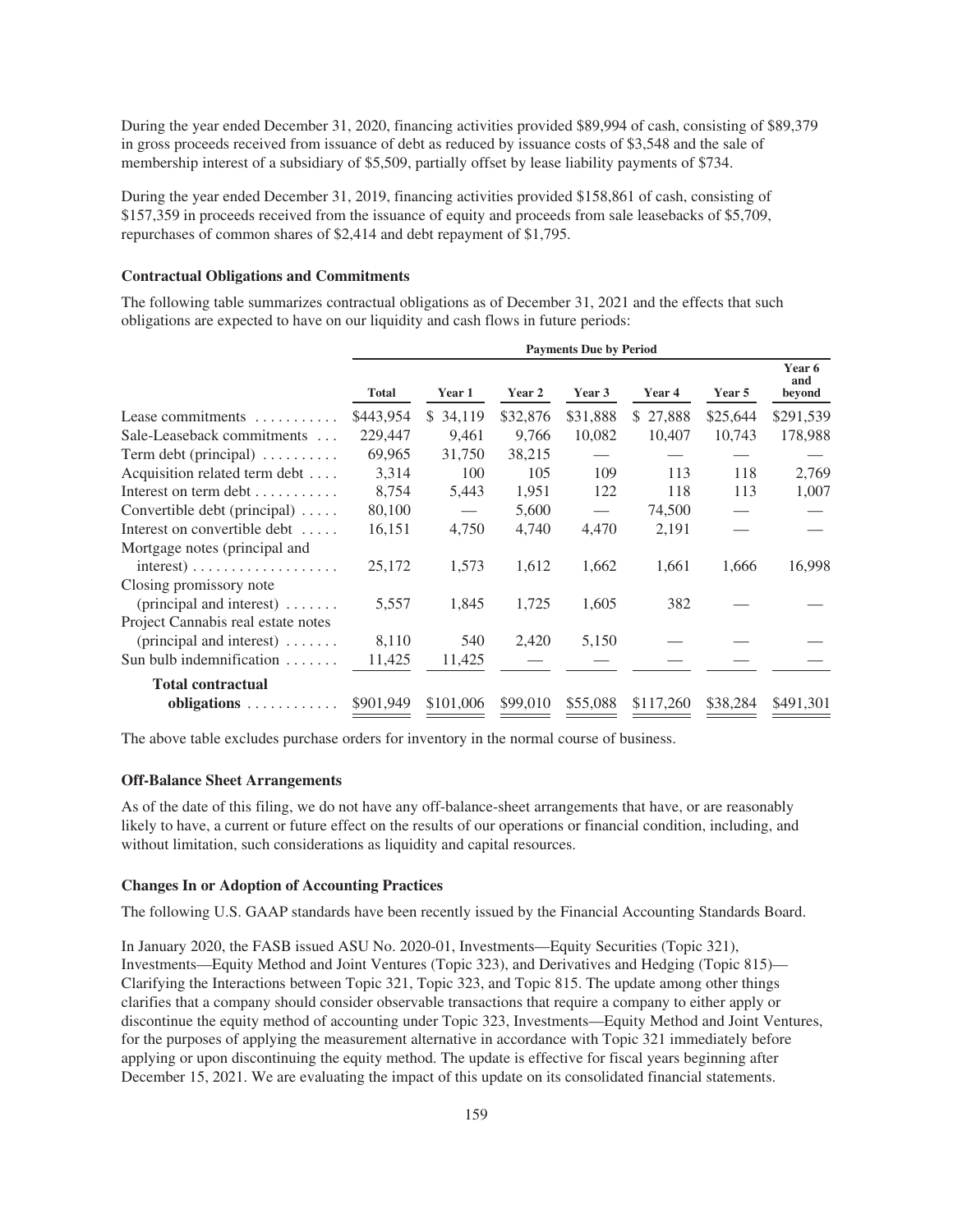In August 2020, the FASB issued ASU No. 2020-06, "Accounting for Convertible Instruments and Contracts in an Entity's Own Equity" ("**ASU 2020-06**"), which simplifies the accounting for certain financial instruments with characteristics of liabilities and equity, including convertible instruments and contracts in an entity's own equity. Among other changes, ASU 2020-06 removes from U.S. GAAP the liability and equity separation model for convertible instruments with a cash conversion feature, and as a result, after adoption, entities will no longer separately present in equity an embedded conversion feature for such debt. Similarly, the embedded conversion feature will no longer be amortized into income as interest expense over the life of the instrument. Instead, entities will account for a convertible debt instrument wholly as debt unless (1) a convertible instrument contains features that require bifurcation as a derivative under ASC Topic 815, Derivatives and Hedging, or (2) a convertible debt instrument was issued at a substantial premium. Among other potential impacts, this change is expected to reduce reported interest expense, increase reported net income, and result in a reclassification of certain conversion feature balance sheet amounts from stockholders' equity to liabilities as it relates to the Company's convertible senior notes. Additionally, ASU 2020-06 requires the application of the if-converted method to calculate the impact of convertible instruments on diluted earnings per share (EPS), which is consistent with our accounting treatment under the current standard. ASU 2020-06 is effective for fiscal years beginning after December 15, 2021, with early adoption permitted for fiscal years beginning after December 15, 2020 and can be adopted on either a fully retrospective or modified retrospective basis. We early adopted the new standard on January 1, 2021. The adoption of the standard did not have a material impact on our Consolidated Financial Statements.

#### **Critical Accounting Estimates**

We make judgements, estimates and assumptions about the future that affect reported of assets and liabilities, and revenues and expenses. Actual results may differ from these estimates. The estimates and underlying assumptions are reviewed on an ongoing basis. Revisions to accounting estimates are recognized in the period in which the estimate is revised if the revision affects only that period or in the period of the revision and future periods if the review affects both current and future periods.

The preparation of our consolidated financial statements requires us to make judgements, estimates and assumptions that affect the application of policies and reported amounts of assets and liabilities, and revenue and expenses. Actual results may differ from these estimates. The estimates and underlying assumptions are reviewed on an ongoing basis. Revisions to accounting estimates are recognized in the period in which the estimate is revised if the revision affects only that period or in the period of the revision and future periods if the review affects both current and future periods.

Judgements estimates and assumptions with the most significant effect on the amounts recognized in the consolidated financial statements are described below.

#### *Business Combinations*

We account for business combinations under the acquisition method of accounting, which requires us to recognize separately from goodwill, the assets acquired and the liabilities assumed at their acquisition date fair values. While we use our best estimates and assumptions to accurately value assets acquired and liabilities assumed at the acquisition date as well as contingent consideration, where applicable, our estimates are inherently uncertain and subject to refinement. As a result, during the measurement period, which may be up to one year from the acquisition date, we record adjustments to the assets acquired and liabilities assumed with the corresponding offset to goodwill. Upon the conclusion of the measurement period or final determination of the values of assets acquired or liabilities assumed, whichever comes first, any subsequent adjustments are recognized in our consolidated statements of operations. Accounting for business combinations requires management to make significant estimates and assumptions, especially at the acquisition date including estimates for intangible assets, contractual obligations assumed, pre-acquisition contingencies, and contingent consideration, where applicable. Although we believe the assumptions and estimates we have made in the past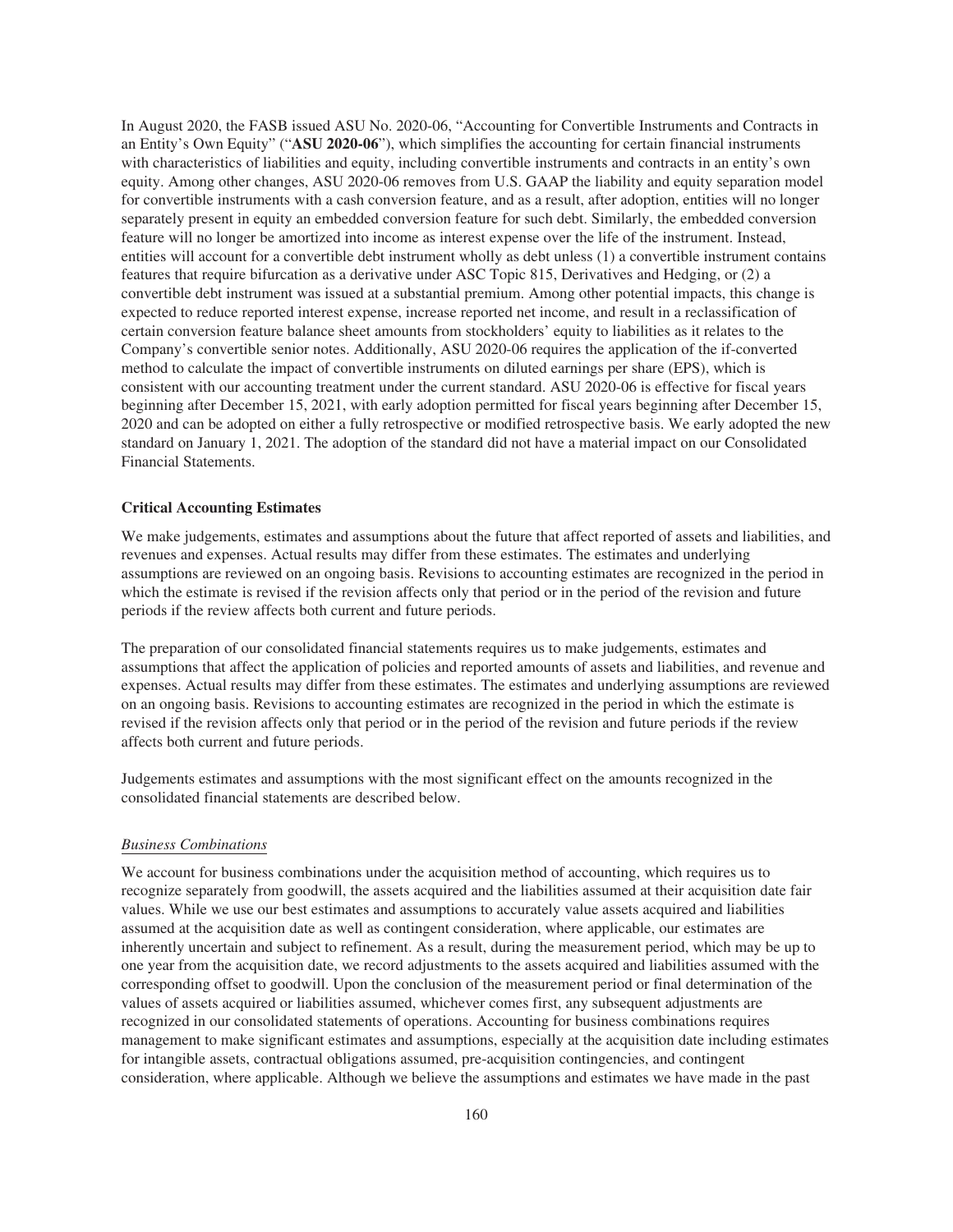have been reasonable and appropriate, they are based, in part, on historical experience and information obtained from the management of the acquired companies and are inherently uncertain. Critical estimates in valuing certain acquired intangible assets under the income approach include growth in future expected cash flows from product sales, customer contracts, revenue growth rate, customer ramp-up period and discount rates. Unanticipated events and circumstances may occur that may affect the accuracy or validity of such assumptions, estimates or actual results.

### *Goodwill*

Goodwill represents the excess of the aggregate purchase price over the fair value of net identifiable assets acquired in a business combination. Goodwill is not amortized and is tested for impairment at least annually or whenever events or changes in circumstances indicate that the carrying value may not be recoverable. In the valuation of goodwill, we make assumptions regarding estimated future cash flows to be derived from our business. If these estimates or their related assumptions change in the future, we may be required to record impairment for these assets.

We have the option to first perform a qualitative assessment to determine if it is more likely than not that the fair value of a reporting unit is less than its carrying value. However, we may elect to bypass the qualitative assessment and proceed directly to the quantitative impairment tests. The first step of the impairment test involves comparing the fair value of the reporting unit to its net book value, including goodwill. If the net book value of the reporting unit exceeds its fair value, we would perform the second step of the goodwill impairment test to determine the amount of the impairment loss. We perform an annual assessment of our goodwill as of first day of the fourth quarter, or more frequently, to determine if any events or circumstances exist, such as an adverse change in business climate or a decline in overall industry demand, that would indicate that it would more likely than not reduce the fair value of a reporting unit below its carrying amount, including goodwill. If events or circumstances do not indicate that the fair value of a reporting unit is below its carrying amount, then goodwill is not considered to be impaired and no further testing is required, if otherwise, we compare the fair value of our reporting unit to its carrying value, including goodwill. If the carrying amount of a reporting unit exceeds the reporting unit's fair value, the amount by which the carrying value of the goodwill exceeds its implied fair value, if any, is recognized as an impairment loss. We monitor the indicators for goodwill impairment testing between annual tests.

#### *Recoverability of Long-lived Assets*

We evaluate the recoverability of our long-lived tangible and intangible assets with finite useful lives for impairment when events or changes in circumstances indicate that the carrying amount of an asset group may not be recoverable. Such trigger events or changes in circumstances may include: a significant decrease in the market price of a long-lived asset, a significant adverse change in the extent or manner in which a long-lived asset is being used, a significant adverse change in legal factors or in the business climate, including those resulting from technology advancements in the industry, the impact of competition or other factors that could affect the value of a long-lived asset, a significant adverse deterioration in the amount of revenue or cash flows we expect to generate from an asset group, an accumulation of costs significantly in excess of the amount originally expected for the acquisition or development of a long-lived asset, current or future operating or cash flow losses that demonstrate continuing losses associated with the use of a long-lived asset, or a current expectation that, more likely than not, a long-lived asset will be sold or otherwise disposed of significantly before the end of its previously estimated useful life. We perform impairment testing at the asset group level that represents the lowest level for which identifiable cash flows are largely independent of the cash flows of other assets and liabilities. If events or changes in circumstances indicate that the carrying amount of an asset group may not be recoverable and the expected undiscounted future cash flows attributable to the asset group are less than the carrying amount of the asset group, an impairment loss equal to the excess of the asset's carrying value over its fair value is recorded. Fair value is determined based upon estimated discounted future cash flows. We recognized impairment of \$2,000 and \$1,969 recognize any impairment loss for long-lived assets for the years